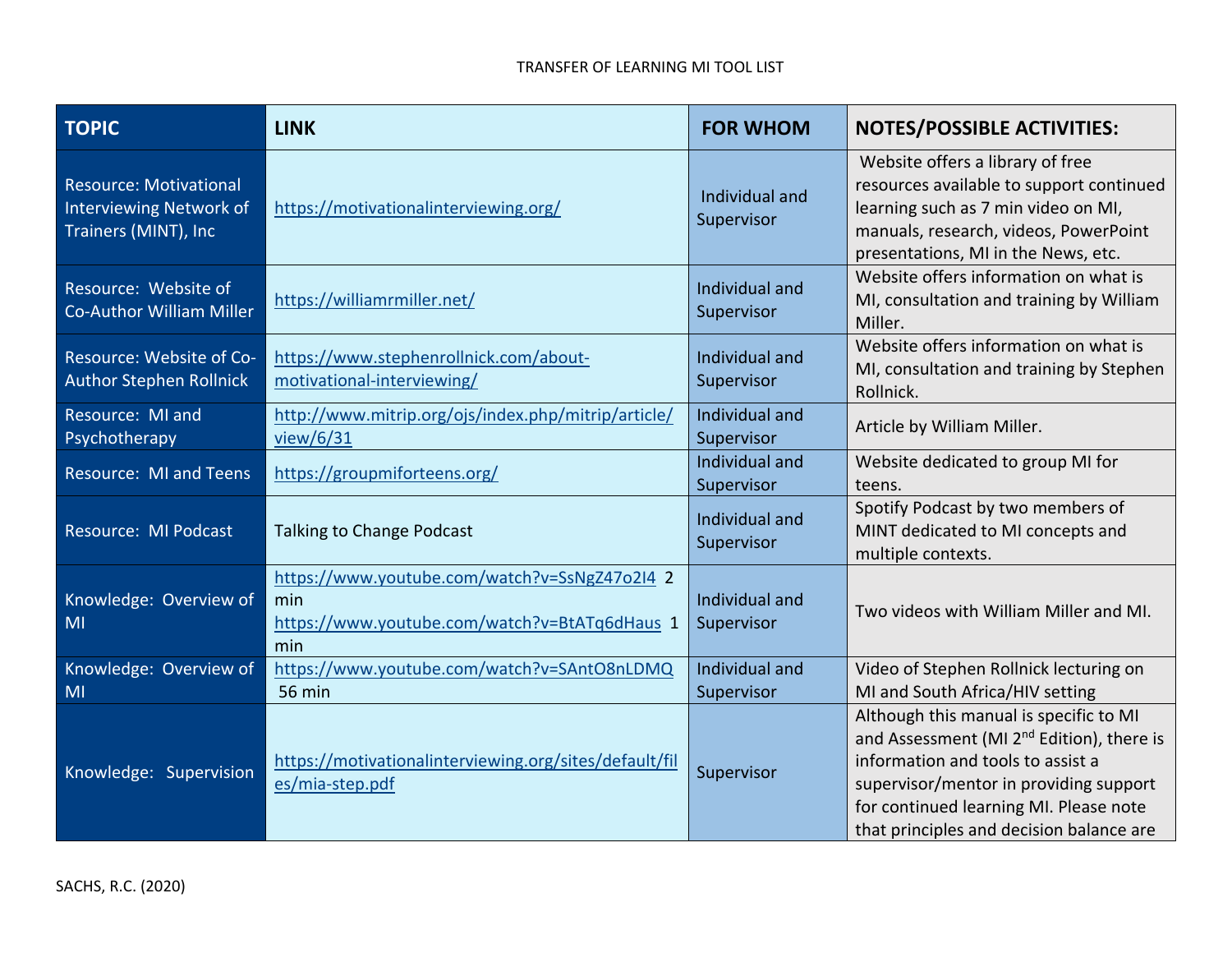|                                                   |                                                                     |                              | not part of MI $-3$ <sup>rd</sup> edition but                   |
|---------------------------------------------------|---------------------------------------------------------------------|------------------------------|-----------------------------------------------------------------|
|                                                   |                                                                     |                              | information is useful.                                          |
|                                                   | https://www.youtube.com/watch?v=YIhMsTdZMVM                         |                              | This video by William Miller offers                             |
| Knowledge: Supervision                            | &t=399s                                                             | Supervisor                   | information on Change Talk within the                           |
|                                                   | 12 min                                                              |                              | leadership context.                                             |
| Knowledge: Author of                              | https://www.youtube.com/watch?v=SAntO8nLDMQ                         |                              | South Africa HIV                                                |
| MI                                                | &feature=youtu.be                                                   |                              |                                                                 |
|                                                   | https://motivationalinterviewing.org/sites/default/fil              | Individual and               | Definition of Terms for the Third Edition                       |
| Knowledge: Glossary                               | es/glossary of mi terms-1.pdf                                       | Supervisor                   | of MI. Page is found within the Library                         |
|                                                   |                                                                     |                              | Tab of the MINT website.                                        |
| Knowledge: MI Spirit                              | https://www.youtube.com/watch?v=Vr-aZ4tdoac                         | Individual and               | Video Excerpt of Stephen Rollick                                |
|                                                   | 2 min                                                               | Supervisor                   |                                                                 |
| Knowledge: Righting                               | https://vimeo.com/18469694                                          | Individual and               | Video explanation of "Righting Reflex"                          |
| <b>Reflex</b>                                     | 2 min                                                               | Supervisor                   | by William Miller                                               |
|                                                   |                                                                     |                              | Free Publication by the Substance Abuse                         |
|                                                   | https://store.samhsa.gov/product/TIP-35-Enhancing-                  | Individual and               | and Mental health Services                                      |
| Knowledge: Motivation                             | Motivation-for-Change-in-Substance-Use-Disorder-                    | Supervisor                   | Administration (SAMSHA): "Enhancing                             |
|                                                   | Treatment/PEP19-02-01-003                                           |                              | Motivation for Change in Substance<br>Abuse Disorder Treatment" |
|                                                   |                                                                     |                              | Watch coded video to support                                    |
|                                                   |                                                                     |                              | identifying OARS skills. Identify what                          |
| <b>Skill Development:</b>                         | https://www.youtube.com/watch?v=A-3wZrLkZpE                         | Individual and               | type of reflections are used. Can use                           |
| <b>Identify OARS</b>                              | 8 min                                                               | Supervisor                   | Observer Sheet from link below on page                          |
|                                                   |                                                                     |                              | 36.                                                             |
|                                                   |                                                                     |                              | Context: Employment                                             |
|                                                   |                                                                     |                              | Watch classic MI demonstration by Terri                         |
| <b>Skill Development:</b><br><b>Identify OARS</b> | https://www.youtube.com/watch?v=b8C1jQe0FZE&t<br>$=18s$<br>(16 min) | Individual and<br>Supervisor | Moyers and code OARS using the OARS                             |
|                                                   |                                                                     |                              | sheet from free training resource by                            |
|                                                   |                                                                     |                              | MINT on page 38:                                                |
|                                                   |                                                                     |                              | https://motivationalinterviewing.org/sit                        |
|                                                   |                                                                     |                              | es/default/files/tnt manual rev 2020.p                          |
|                                                   |                                                                     |                              | df                                                              |
|                                                   |                                                                     |                              | Context: Substance Use                                          |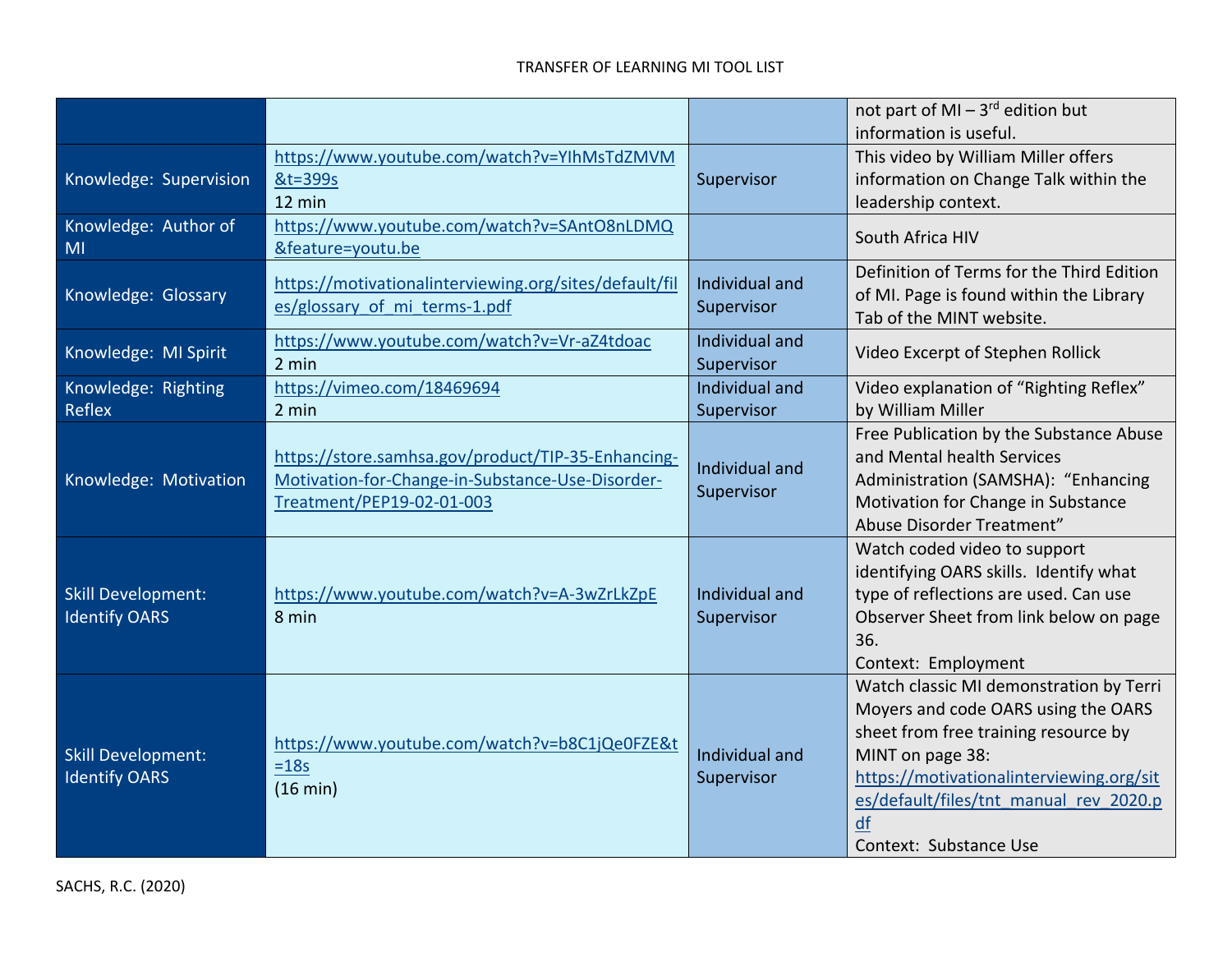| <b>Skill Development:</b><br>Identify 4 elements of MI<br><b>Spirit and OARS</b> | https://www.youtube.com/watch?v=P3JUXQ4kkHs&<br>$t = 4s$<br>(23 min)                                             | Individual and<br>Supervisor         | Watch the video and decide what you<br>will identify: 4 element of MI Spirit,<br>OARS or CT. Use Observer sheets from<br>TNT manual (see link above) on pages<br>36-38.<br>Context: Engaging and Focusing with<br><b>Domestic Violence</b> |
|----------------------------------------------------------------------------------|------------------------------------------------------------------------------------------------------------------|--------------------------------------|--------------------------------------------------------------------------------------------------------------------------------------------------------------------------------------------------------------------------------------------|
| <b>Skill Development:</b><br>Putting It All Together                             | https://www.youtube.com/watch?v=PQzrx7JmUkM<br>$8t=2s$<br>16 min                                                 | Individual and<br>Supervisor         | Watch coded video for 4 Processes,<br>OARS, EPE, Change Talk (motivation).<br>Context: Substance Use                                                                                                                                       |
| <b>Skill Development:</b><br><b>Responding to Discord</b>                        | https://www.youtube.com/watch?v=bTRRNWrwRCo<br>$&t=15s$<br>6 min                                                 | Individual and<br>Supervisor         | Watch video by Stephen Rollnick and<br>identify skills utilized to respond to<br>discord as focusing is being approached.<br>Context: Health Care                                                                                          |
| <b>Skill Development:</b><br><b>Change Talk</b>                                  | Kognito – Change Talk is available online and/or as a<br>phone application.<br>https://go.kognito.com/changetalk | Use as a support<br>tool in learning | App is free and coach is included. Search<br>for "kognito-change talk" in the App<br>Store. Available on iPhone and Android.<br>Online download is available.                                                                              |
| <b>Skill Development:</b><br>Application of MI in<br>Supervision                 | https://www.youtube.com/watch?v=p5bmNL16w9A<br>&feature=youtu.be<br>15 min                                       | Supervisor                           | Watch both approaches and identify<br>how each approach impacts the<br>development of the therapist. Also,<br>identify the MI skills used by the<br>supervisor by using Observer Sheet to<br>code supervisor use MI.                       |
| Tool: Mini Poster                                                                | https://www.centerforebp.case.edu/resources/tools<br>/housing-motivation-miniposter                              | Individual and<br>Supervisor         | Free download to promote stability in<br>housing by providing helpful hints on<br>motivation.                                                                                                                                              |
| <b>Tool: Reminder Card</b>                                                       | https://www.centerforebp.case.edu/resources/tools<br>/mi-reminder-card                                           | Individual and<br>Supervisor         | Free download. A reminder card that<br>can be used as a guide for self-correction<br>during the MI conversation within a<br>variety of settings.                                                                                           |
| <b>Tool: Values Card Sort</b>                                                    | https://motivationalinterviewing.org/sites/default/fil<br>es/valuescardsort 0.pdf                                | Individual and<br>Supervisor         | Free download of a set of value cards<br>that can used during the MI                                                                                                                                                                       |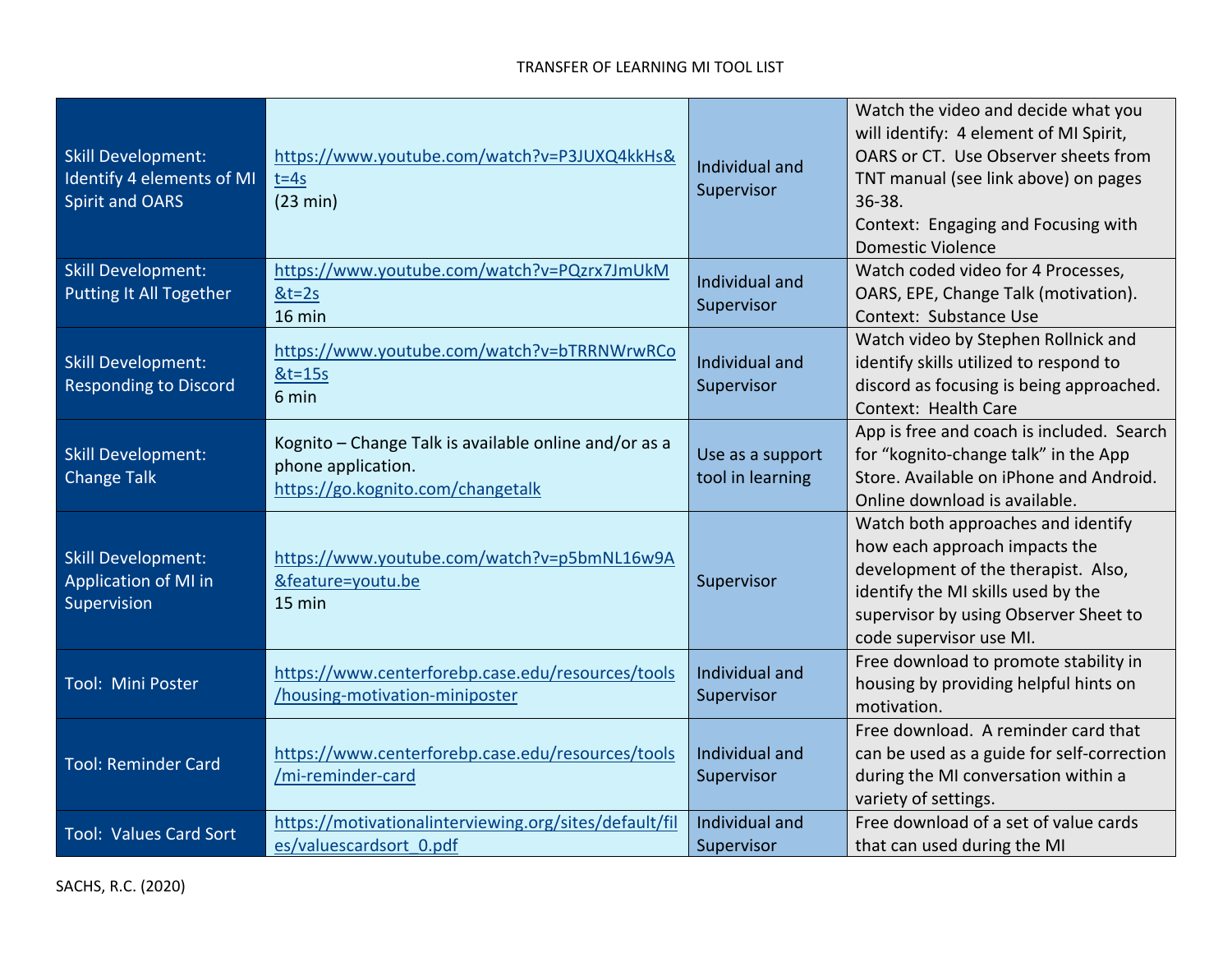| Tool: Core Skills                                              | https://sakai.ohsu.edu/access/content/group/Kathly<br>nn Tutorials/public/Value%20Card%20Sort%20Exerc<br>ise%20-%20Storyline%20output/story html5.html<br><b>MI Basic Interventions</b> | Individual and<br>Supervisor | conversation. Supervisor can consider a<br>demonstration of values card sort.<br>Second link is for an online version of a<br>values card sort.<br>A grid with helpful hints of how to use<br>the OARS, EPE and MI Spirit within each<br>process of MI.                                         |
|----------------------------------------------------------------|-----------------------------------------------------------------------------------------------------------------------------------------------------------------------------------------|------------------------------|-------------------------------------------------------------------------------------------------------------------------------------------------------------------------------------------------------------------------------------------------------------------------------------------------|
| Tool: Elicit feedback<br>from client<br><b>Other Contexts:</b> | https://motivationalinterviewing.org/sites/default/fil<br>es/cemi 11 items final.pdf                                                                                                    | Individual and<br>Supervisor | Use to include the voice of the client in<br>treatment.                                                                                                                                                                                                                                         |
| <b>Engage with Parents</b>                                     | https://eclkc.ohs.acf.hhs.gov/video/using-<br>motivational-interviewing-techniques-more-<br>effectively-partner-parents<br>57 min                                                       | Individual and<br>Supervisor | Lecture style video on MI with parents.<br>Video includes brief video<br>demonstrations.                                                                                                                                                                                                        |
| MI Videos with parents                                         | https://eclkc.ohs.acf.hhs.gov/mental-<br>health/article/motivational-interviewing-suite                                                                                                 | Individual and<br>Supervisor | Use this video guide to support various<br>MI elements demonstrated in the 2<br>video demonstrations.<br>https://eclkc.ohs.acf.hhs.gov/sites/defau<br>It/files/pdf/interviewing-viewers-<br>guide.pdf                                                                                           |
| MI & Care Coordination<br>& parents                            | https://vimeo.com/130906336                                                                                                                                                             | Individual and<br>Supervisor | Lecture Style video by member of MINT.<br>Watch to gain more knowledge.<br>Utilize guide to help support learning.<br>https://cpeip.fsu.edu/mma/documents/<br>ECHO%20Care%20Coordinator%20Traini<br>ng%20Guide%20-<br>%20Using%20Motivational%20Interview<br>ing%20In%20Care%20Coordination.pdf |